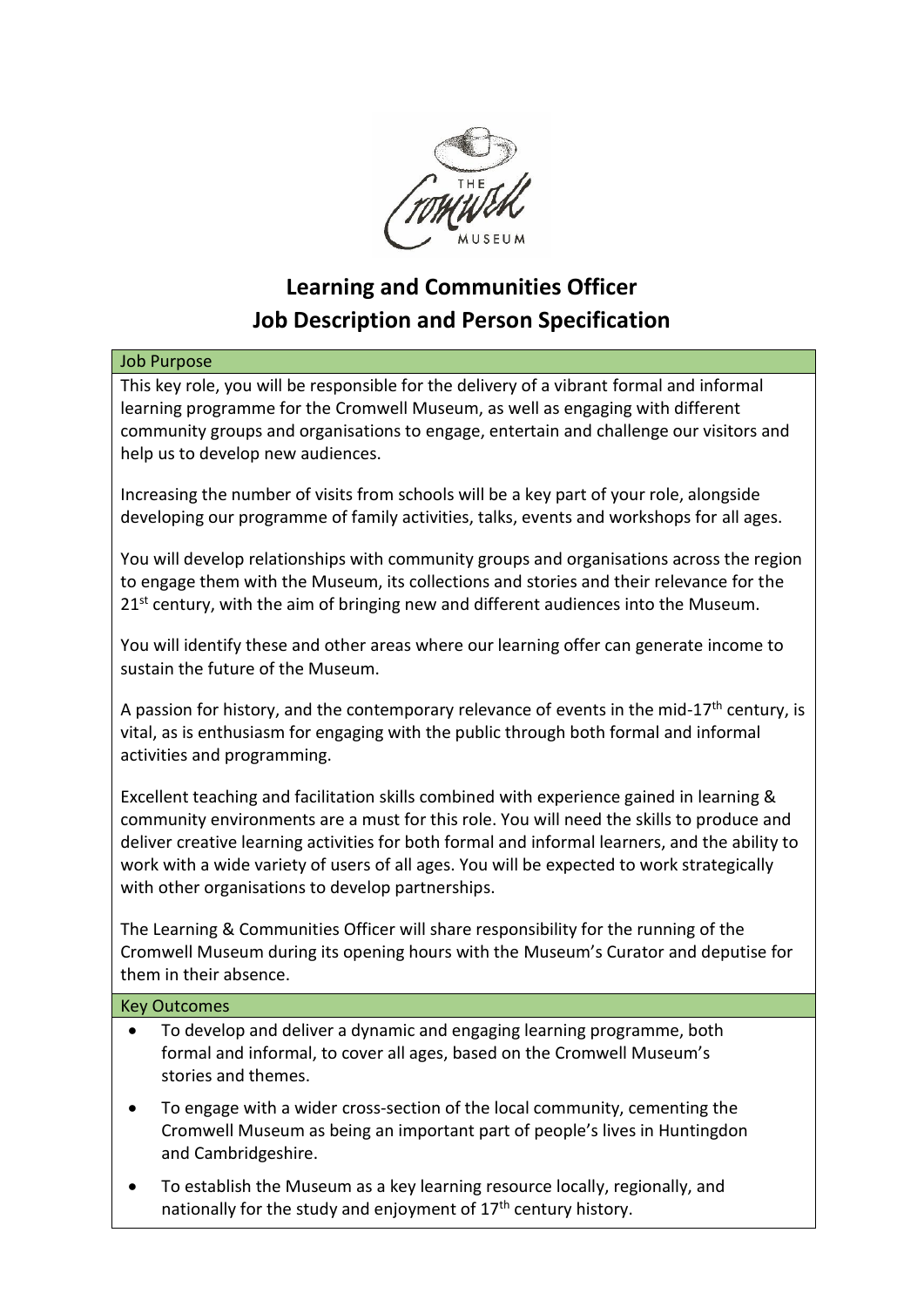#### Responsibilities

- To lead on and help deliver an innovative cross-curricular schools programme, delivering on-site sessions at the Museum, off-site sessions & supporting materials, working with teachers and learning institutions.
- To develop links with community groups and organisations to encourage them to use the Museum, its collections and services, engaging with the Museum and helping shape its development.
- To work with and support our volunteers in delivering group sessions and events, school sessions and other learning related activities.
- To run appropriate bookings systems for all booked groups.
- To conduct appropriate risk assessments and ensure the health & safety of participants in learning activities.
- To run workshops, activities and special events for families, local community organisations, adults and groups, both on and off-site.
- To assist the Curator with content for our temporary exhibitions programme.
- To continue to build excellent and productive relationships with key external partners such as community groups, other museums, colleges, and universities.
- To assist with the marketing and promotion of the Museum through the production of printed and online materials, promotional activities, managing databases etc
- To work with the Curator on managing and producing content for the Museum's social media, including Facebook, Twitter and YouTube. To take the lead on develop new channels including Instagram and TikTok.
- To lead on the evaluation and of all learning-related activities and to produce reports as required for the Curator, trustees, and funders.
- To represent the Cromwell Museum at local and regional events to promote the Museum and its learning programmes.
- To act as a key holder for the Museum and undertake call-out duties and to share weekend and other out-of-hours duties according to the Museum's rota.
- To actively support the Museum's policies and procedures, and to comply with all health and safety at work requirements as laid down by the employer.
- To undertake such other duties as may be required as a part of the Cromwell Museum team.

| <b>Person Specification</b>                                      |  |            |
|------------------------------------------------------------------|--|------------|
| <b>KNOWLEDGE</b>                                                 |  | <b>Des</b> |
| Educated to degree standard in a relevant subject AND/OR 5 years |  |            |
| relevant experience in a similar role                            |  |            |
| Qualification in Education or Learning (e.g. PGCE)               |  |            |
| Museums Studies qualification, Associateship of the Museums      |  |            |
| Association (Costs may be supported by the Museum)               |  |            |
| Understanding of audience access issues                          |  |            |
| Interest in history                                              |  |            |
| Knowledge of 17 <sup>th</sup> Century history                    |  |            |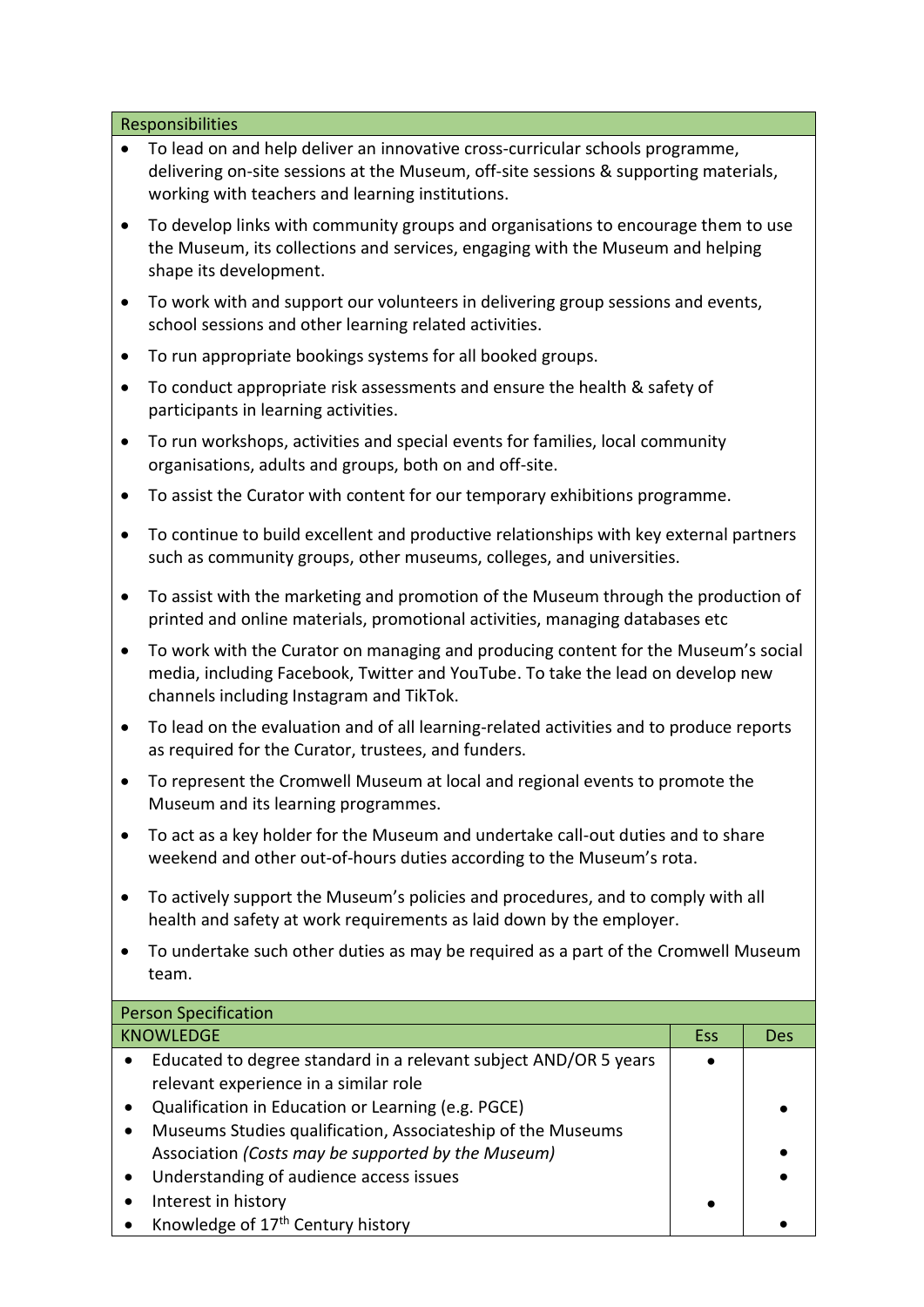| <b>SKILLS</b>                                                                                                                                                                                                                                                                                                                                                                                                                                                                                                                                                                                                                                                                                              | Ess        | <b>Des</b> |
|------------------------------------------------------------------------------------------------------------------------------------------------------------------------------------------------------------------------------------------------------------------------------------------------------------------------------------------------------------------------------------------------------------------------------------------------------------------------------------------------------------------------------------------------------------------------------------------------------------------------------------------------------------------------------------------------------------|------------|------------|
| Excellent interpersonal and communication skills<br>Development and delivery of learning sessions for primary and<br>secondary school students.<br>Development of learning resources for primary and secondary<br>school students.<br>Development of formal and/or informal programmes for adults.<br>Development and delivery of family activities<br>Development and delivery of learning sessions for further and<br>higher education students<br>Ability to manage resources to time and to budget<br>IT skills including essential office applications                                                                                                                                                |            |            |
| <b>EXPERIENCE</b>                                                                                                                                                                                                                                                                                                                                                                                                                                                                                                                                                                                                                                                                                          | <b>Ess</b> | <b>Des</b> |
| Managing resources<br>$\bullet$<br>Successful partnership working<br>Community engagement projects<br>$\bullet$<br>Evaluation of learning programmes<br>$\bullet$<br>Experience of web content development and use of social media<br>$\bullet$<br>Experience of working with volunteers<br>$\bullet$<br>Experience of programming activities for adults and/or families<br>Experience of working in a museum or heritage context<br>Experience of generating income through learning activity and<br>$\bullet$<br>managing budgets.<br>Communicating with different audiences<br>Preparing reports, proposals and grant applications<br><b>Health and Safety</b><br>Audience consultation and development |            |            |
| <b>BEHAVIOURAL</b>                                                                                                                                                                                                                                                                                                                                                                                                                                                                                                                                                                                                                                                                                         | Ess        | <b>Des</b> |
| High standard of professional ethics and integrity<br>Creative, pro-active, and organised<br>Flexible and adaptable<br>Commitment to own professional development<br>Ability to work under pressure on a range of competing priorities<br>Self-motivated and able to work without direct supervision<br>Committed to health and safety and the promotion of equality                                                                                                                                                                                                                                                                                                                                       |            |            |

| <b>Reports to:</b>      | <b>Museum Curator</b>                                        |
|-------------------------|--------------------------------------------------------------|
| <b>Responsible for:</b> | <b>Education and Learning Volunteers</b>                     |
| Contract:               | 1-year initial contract (Extension to permanent depending on |
| funding)                |                                                              |
| Salary:                 | £25,991 per year (SCP 20)                                    |
| <b>Annual Leave:</b>    | 26 days per year (plus Bank Holidays)                        |
| <b>Working hours:</b>   | 37.5 hours per week (including some weekends and evenings).  |